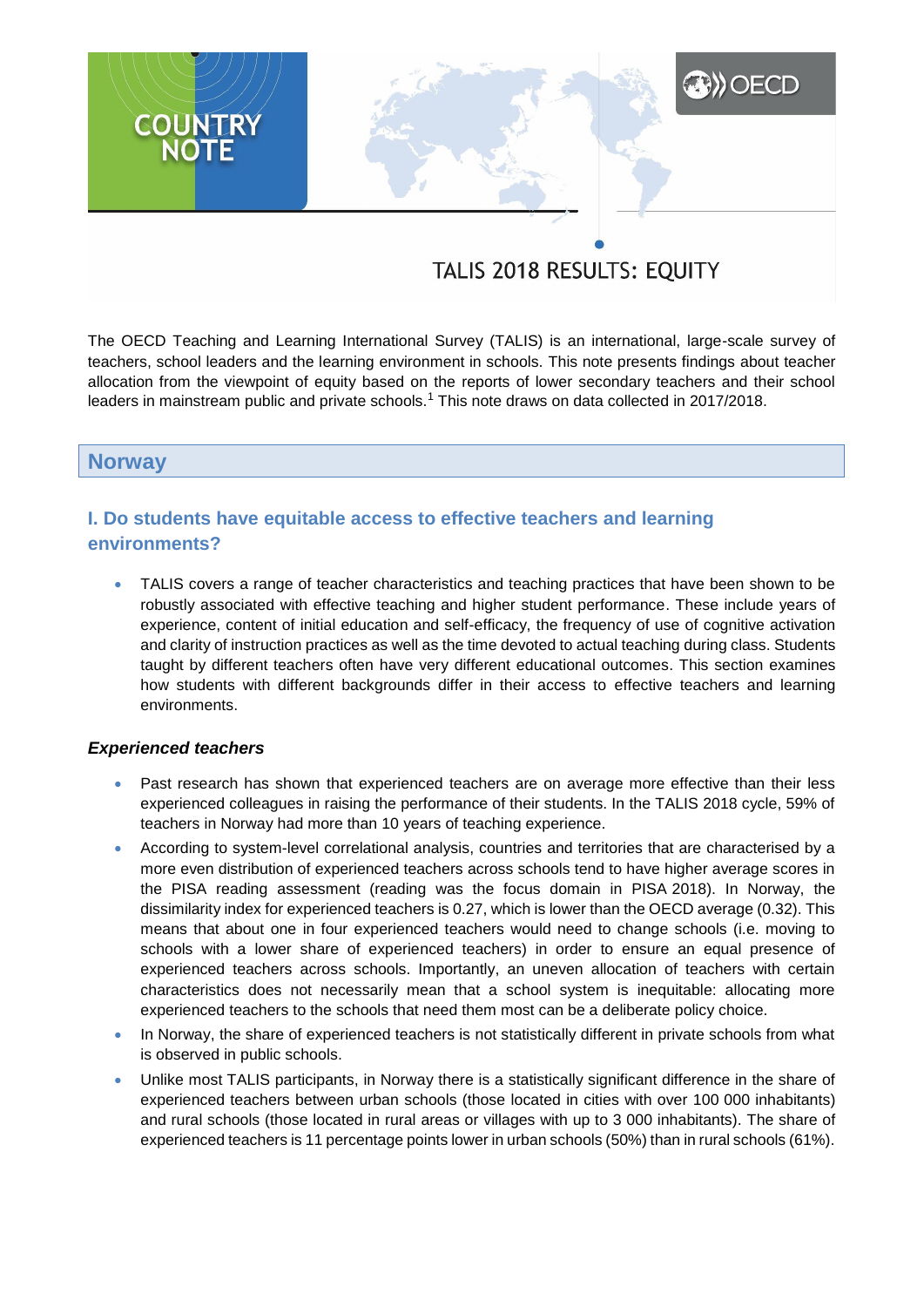### **Figure 1. Allocation of experienced teachers**



Results based on responses of lower secondary teachers and principals

Notes: Only countries and territories with available data are shown. The dissimilarity index measures if the allocation of teachers with a given characteristic in a country's schools resembles the overall teacher population of the country and it ranges from 0 (i.e. the allocation of teachers in schools resembles perfectly the teacher population of the country) to 1 (i.e. teachers with a certain characteristic are concentrated in a single school). Differences across school types that are not statistically significant are highlighted with lighter colours. Source: OECD, TALIS 2018 Database, Table 2.3.

### *Teachers with comprehensive formal education*

- TALIS asks teachers about the content of their initial education and training. In the TALIS 2018 cycle, 32% of teachers in Norway reported to have received a comprehensive initial education, which includes subject content, pedagogy, classroom practices, cross-curricular skills, teaching in a mixed-ability setting and classroom management: this is lower than the OECD average (39%). On average across OECD countries/territories, initial training in cross-curricular skills, teaching in a mixed-ability setting and classroom management tend to be less prevalent than the other types of training.
- As shown by system-level correlational analysis, across countries and territories, the more even the distribution of teachers with comprehensive initial training across schools, the higher students' mean reading score in PISA. In Norway, the dissimilarity index for comprehensively trained teachers is 0.22, which is lower than the OECD average (0.26).
- As with most TALIS participants, in Norway there is no statistically significant difference in the share of teachers with comprehensive formal education between private and public schools, and urban and rural schools.

#### *Teachers with higher self-efficacy*

 Research highlights how self-efficacy is positively related to performance in a wide range of settings. Teachers and students are no exception. TALIS elicits teachers' self-efficacy beliefs by asking them to assess their ability to perform well in a range of tasks related to classroom management, instruction, and students' engagement. In Norway, the dissimilarity index for teachers with higher self-efficacy (defined as those in the top quarter of the national distribution of the self-efficacy scale) is 0.28, which is not statistically different from the OECD average (0.29).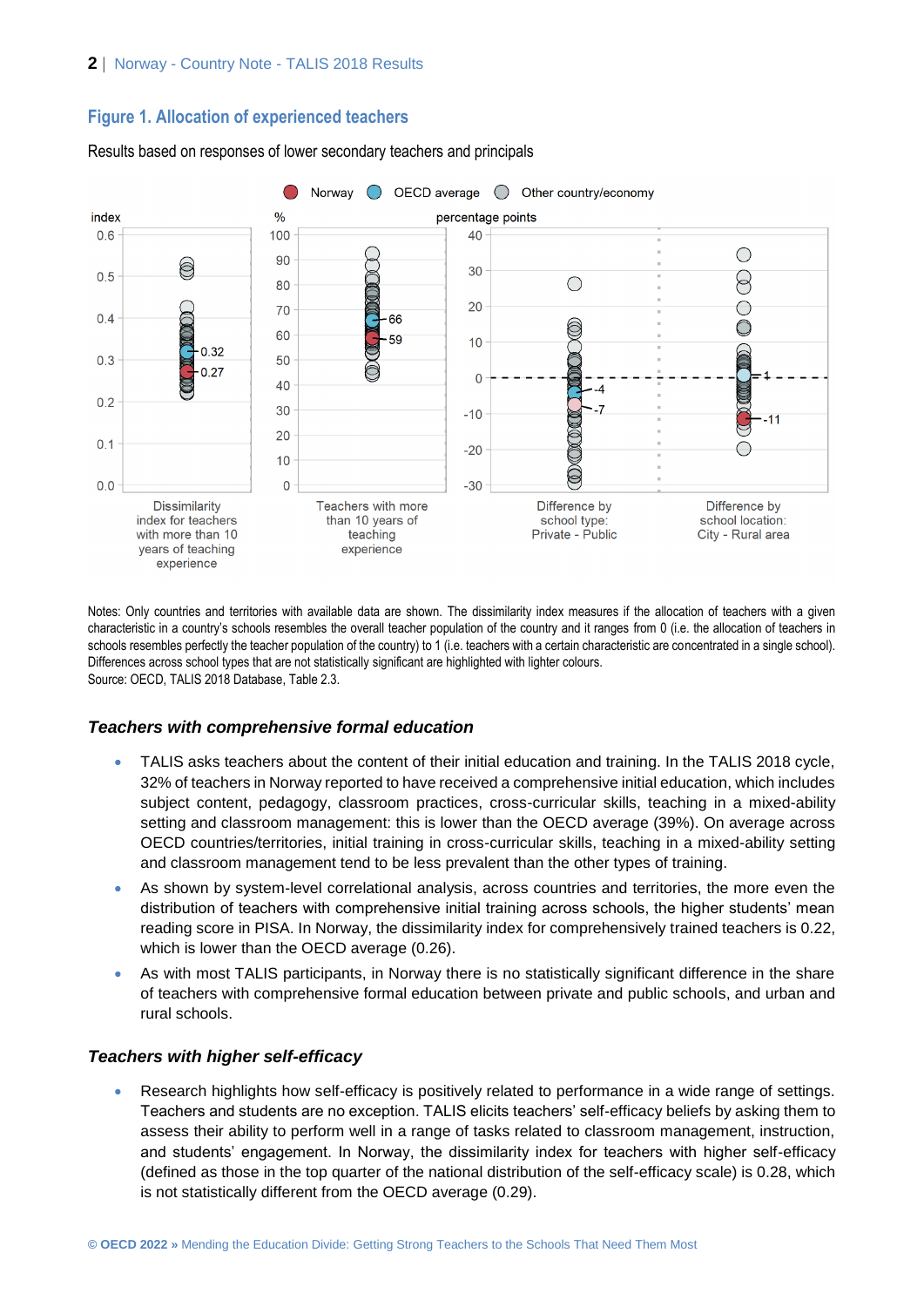In Norway, there is a statistically significant difference in the share of teachers at the top of the national distribution of the self-efficacy scale between private and public schools: the share of these teachers is 12 percentage points lower in private schools than in public schools. The difference between urban and rural schools is not statistically significant.

#### *Teachers who allocate a larger share of class time to actual teaching*

#### **Figure 2. Allocation of teachers who spend a larger share of class time on actual teaching**

Results based on responses of lower secondary teachers and principals



Notes: Only countries and territories with available data are shown. The dissimilarity index measures if the allocation of teachers with a given characteristic in a country's schools resembles the overall teacher population of the country and it ranges from 0 (i.e. the allocation of teachers in schools resembles perfectly the teacher population of the country) to 1 (i.e. teachers with a certain characteristic are concentrated in a single school). Differences across school types that are not statistically significant are highlighted with lighter colours. Source: OECD, TALIS 2018 Database, Table 2.12.

- Past research has highlighted a positive association between the share of class time teachers devote to teaching and student achievement. The ability of teachers to maximise instruction time is closely related to their ability to maintain order in the classroom. But of course students' attitudes and behaviour also matter as a factor influencing the proportion of time spent on teaching and learning, and are partly outside of teachers' control. TALIS measures the instruction time to which students are exposed by asking teachers how their working time is allocated between different tasks such as administrative tasks, keeping order and actual teaching in a regular weekly class.
- According to system-level correlational analysis, students' average performance in reading is lower in education systems where teachers who spend a larger share of class time on actual teaching are unevenly distributed across schools. In Norway, the dissimilarity index for teachers who spend a larger share of class time on actual teaching (defined as those in the top quarter of the national distribution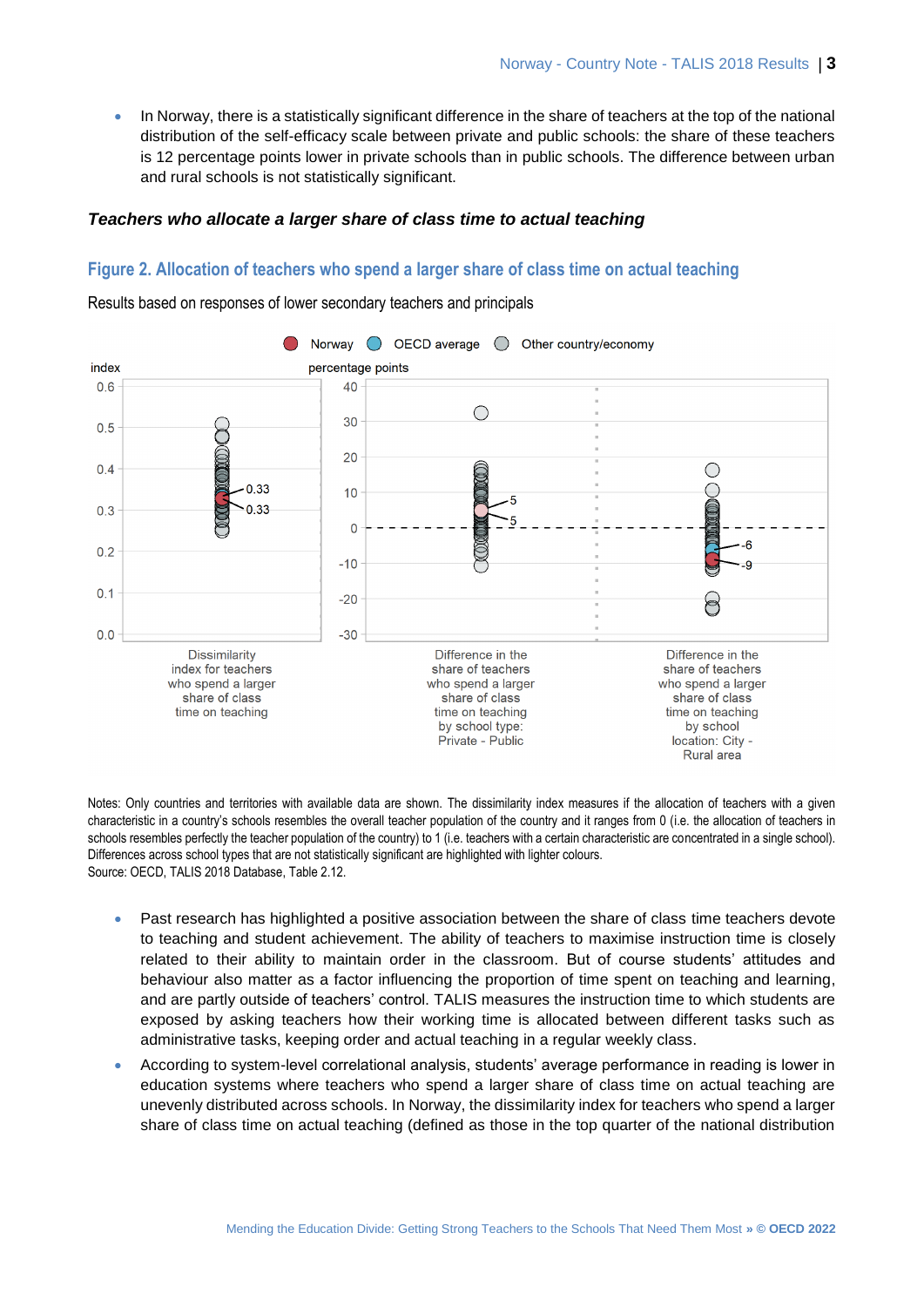of the share of class time allocated to actual teaching) is 0.33, which is the same as the OECD average (0.33).

- In Norway, the share of teachers who spend a larger share of class time on actual teaching is not statistically different in private schools from what is observed in public schools.
- Although differences according to school location tend to be less common, in Norway the share of teachers who spend a larger share of class time on actual teaching in urban schools is different from what is observed in schools located in rural areas. The share of teachers who spend a larger share of class time on actual teaching is nine percentage points lower in urban schools (21%) than in rural schools (29%).

#### *Teachers who use cognitive activation practices on a more regular basis*

- Cognitive activation consists of instructional activities that require students to evaluate, integrate and apply knowledge within the context of problem solving (e.g. presenting tasks for which there is no obvious solution or which require students to think critically, and asking students to decide on their own procedures for solving complex tasks). Past research has shown that the use of cognitive activation is associated with higher student achievement. In Norway, the dissimilarity index for teachers who rely on cognitive activation practices most often (defined as those who are in the top quarter of the national distribution in terms of the frequency of use of cognitive activation practices) is 0.26, which is not statistically different from the OECD average (0.3).
- In Norway, there is a statistically significant difference in the share of teachers who rely on cognitive activation practices on a more regular basis between urban and rural schools. The share of these teachers is eight percentage points higher in urban schools than in rural schools. The difference between private and public schools is not statistically significant.

#### *Teachers who use clarity of instruction practices on a more regular basis*

- Clarity of instruction is conceptualised in TALIS as the ability to set clear and comprehensive instruction and learning goals, to connect new and old topics, and to provide students with a summary at the end of the lesson. Past studies have shown how this practice is related to positive student outcomes, including learning motivation, achievement and satisfaction. In Norway, the dissimilarity index for teachers who most often adopt clarity of instruction techniques (defined as those who are in the top quarter of the national distribution in terms of the frequency of use of clarity of instruction practices) is 0.26, which is lower than the OECD average (0.3).
- In Norway, the share of teachers who more regularly adopt clarity of instruction practices is not statistically different across different types of schools, such as between private and public schools, and urban and rural schools.

## **II. Do students have equitable access to digital learning in school?**

• The use of digital technology for teaching and learning can help students acquire digital skills, socialemotional skills and more standard cognitive skills such as numeracy and literacy. While teachers' reliance on ICT has increased considerably in the wake of the COVID-19 pandemic, school closures have also highlighted the continued presence of digital divides. Available evidence shows that learning losses have been the most severe among marginalised students, who tend to have more limited access to digital learning resources. It is important to note, however, that the data presented in this note were collected in 2017/2018; that is before the outbreak of the COVID-19 pandemic.

### *ICT equipment in school*

 Having adequate ICT equipment at school, such as software, computers, laptops and smart boards, is essential to effective digital learning. In the TALIS 2018 cycle, 11% of principals in Norway reported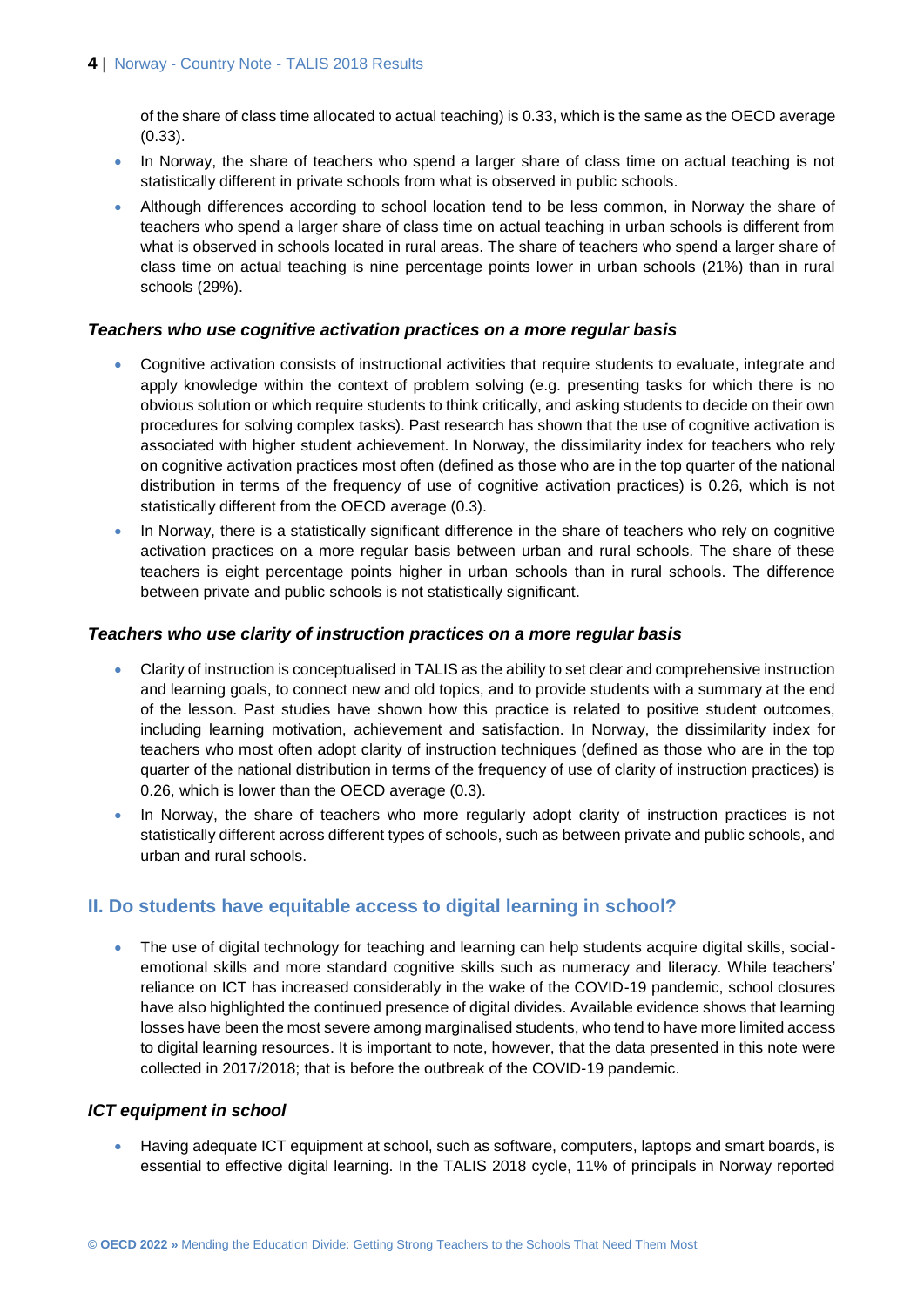that the school's capacity to provide quality instruction was hindered "quite a bit" or "a lot" by a shortage or inadequacy of digital technology for instruction. This is lower than the OECD average (25%).

- The share of principals who reported that the school's capacity to provide quality instruction was hindered by a shortage or inadequacy of digital technology for instruction is 12 percentage points higher in public schools than in private schools on average across OECD countries/territories. In contrast, in Norway the share of these principals is not statistically different in private schools from what is observed in public schools.
- On average across OECD countries/territories, there is no statistically significant difference in the share of principals who reported that the school's capacity to provide quality instruction was hindered by a shortage or inadequacy of digital technology for instruction between urban and rural schools. This is also true in Norway.

#### *Teachers with high self-efficacy in ICT use*

- Having access to technology does not improve student learning in itself. Effective integration of technology into teaching and learning requires teachers who are well trained and able to use digital tools for instruction. In the TALIS 2018 cycle, 66% of teachers in Norway reported that they could support student learning through the use of digital technology "quite a bit" or "a lot", which is not statistically different from the OECD average (67%).
- The dissimilarity index for these teachers is 0.3, which is not statistically different from the OECD average (0.31). This means that three in ten teachers with high self-efficacy in ICT use would need to change schools (i.e. moving to schools with a lower share of teachers with high self-efficacy in ICT) in order to ensure an equal presence of these teachers across schools. It is important to note, however, that self-efficacy is context-specific. Therefore, the same teacher may report a different level of selfefficacy in a different school environment.
- According to system-level correlational analysis, disadvantaged students tend to have just as much or more opportunity to learn digital literacy skills (such as detecting if the information read is subjective or biased) in education systems where teachers with high self-efficacy in ICT and teachers who regularly teach using ICT are more evenly distributed across schools.
- In Norway, the share of teachers with high self-efficacy in the use of digital technology for instruction is 15 percentage points lower in private schools (53%) than in public schools (68%).
- Similar to most TALIS participants, in Norway there is no statistically significant difference in the share of teachers who feel capable of using ICT in class between urban and rural schools.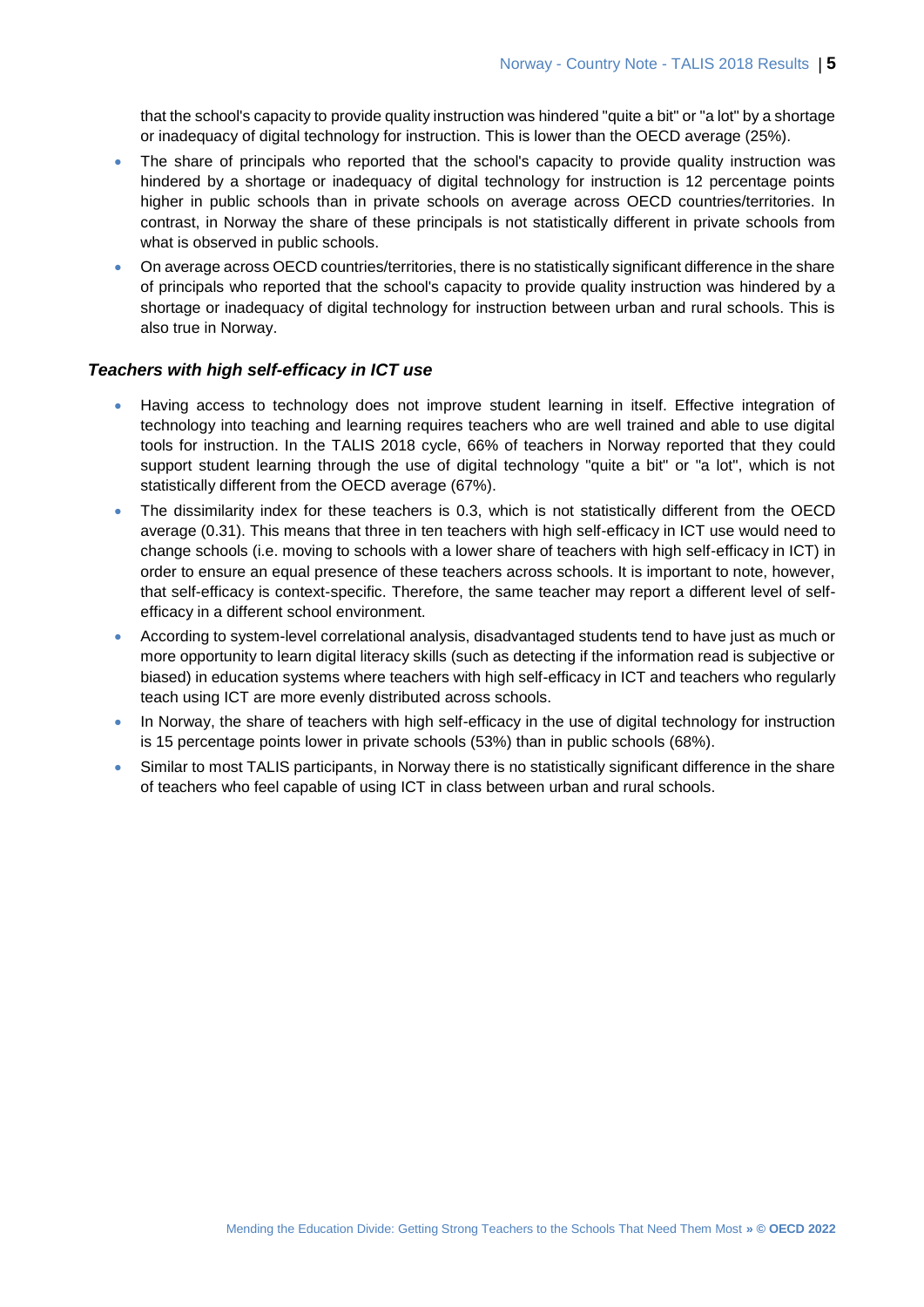

#### **Figure 3. Allocation of teachers with high self-efficacy in ICT use**



Notes: Only countries and territories with available data are shown. The dissimilarity index measures if the allocation of teachers with a given characteristic in a country's schools resembles the overall teacher population of the country and it ranges from 0 (i.e. the allocation of teachers in schools resembles perfectly the teacher population of the country) to 1 (i.e. teachers with a certain characteristic are concentrated in a single school). Differences across school types that are not statistically significant are highlighted with lighter colours. Source: OECD, TALIS 2018 Database, Table 3.12.

#### **Key features of TALIS 2018**

"a lot"

TALIS uses questionnaires administered to teachers and their school principals to gather data. Its main goal is to generate internationally comparable information relevant to developing and implementing policies focused on school leaders, teachers and teaching, with an emphasis on those aspects that affect student learning. It gives a voice to teachers and school leaders, allowing them to provide input into educational policy analysis and development in key areas.

- The international target population for TALIS is composed of lower secondary teachers and their school leaders in mainstream public and private schools. TALIS 2018 offered three additional options: 15 countries and territories also surveyed teachers and school leaders in their primary schools (ISCED level 1), 11 countries and territories did so in their upper secondary schools (ISCED level 3) and 9 countries and territories conducted the survey in schools that participated in the 2018 OECD Programme for International Student Assessment (PISA).
- Building on literature identifying the characteristics and practices of teaching that boost student achievement, the report *Mending the Education Divide: Getting Strong Teachers to the Schools That Need Them Most*, published on 14 March 2022, shows how teachers with different characteristics and practices tend to concentrate in different schools, and how much access students with different socioeconomic backgrounds have to strong teachers. It points out the aspects of different educational systems that influence how teachers are allocated to schools. The report also discusses the consequences that inequitable teacher allocation systems have on students' educational outcomes.